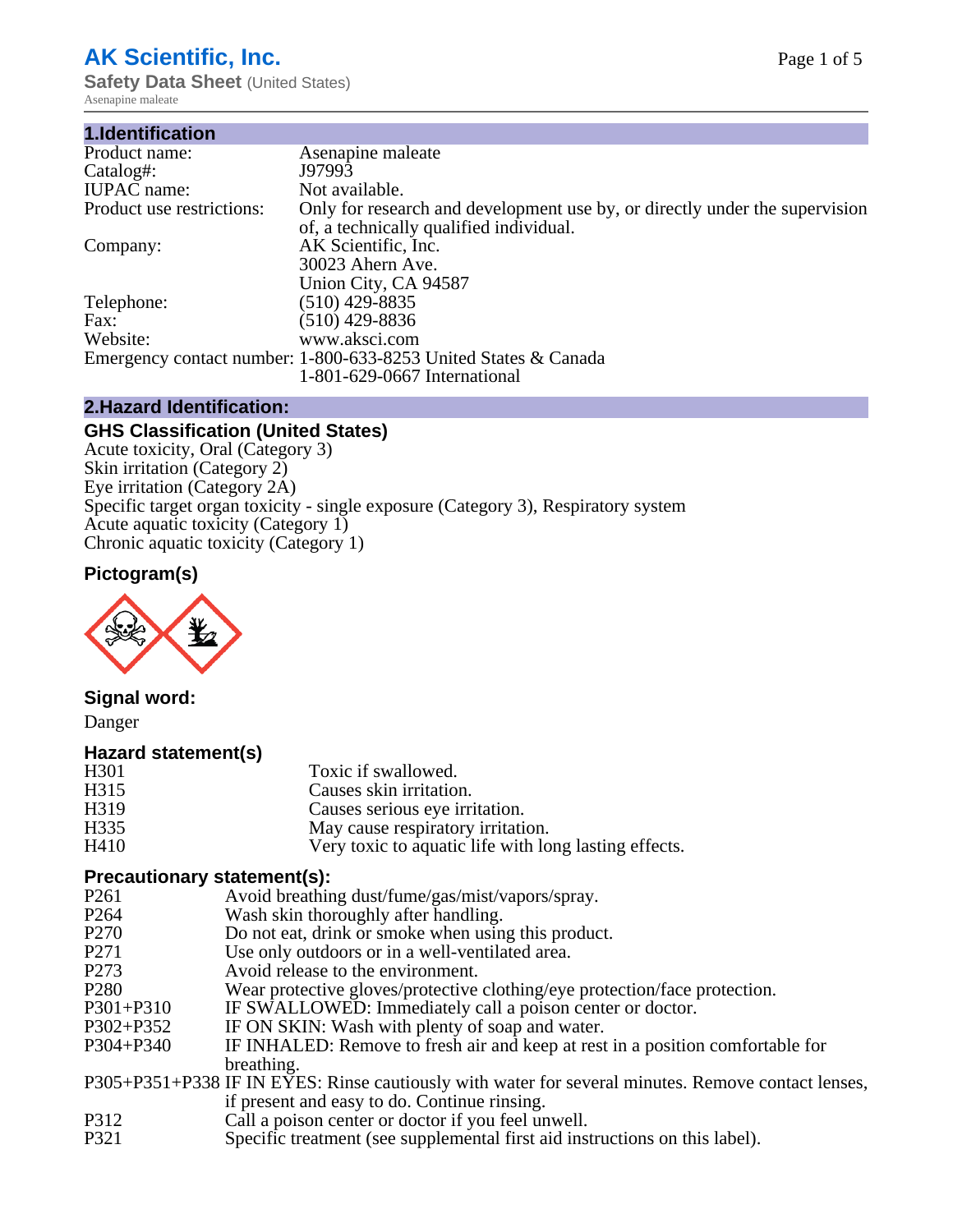| P330             | Rinse mouth.                                                       |
|------------------|--------------------------------------------------------------------|
| P332+P313        | If skin irritation occurs: Get medical advice/attention.           |
| P337+P313        | If eye irritation persists: Get medical advice/attention.          |
| P362             | Take off contaminated clothing and wash before reuse.              |
| P391             | Collect spillage.                                                  |
| $P403 + P233$    | Store in a well-ventilated place. Keep container tightly closed.   |
| P <sub>405</sub> | Store locked up.                                                   |
| P <sub>501</sub> | Dispose of contents/container to an approved waste disposal plant. |

# **Hazards not otherwise classified (HNOC) or not covered by GHS:**

None

## **3.Composition/Information on Ingredients**

| Saphris maleate; Org5222 maleate |
|----------------------------------|
| 85650-56-2                       |
| 95%                              |
| 288-064-8                        |
|                                  |

#### **4. First Aid Measures**

**General Information:** Immediately remove any clothing contaminated by the product. Move out of dangerous area. Consult a physician and show this safety data sheet.

**Inhalation:** Move person to fresh air. If not breathing, give artificial respiration. If breathing is difficult, give oxygen. Obtain medical aid.

**Skin contact:** Immediately flush skin with running water for at least 15 minutes while removing contaminated clothing and shoes. Wash clothing before reuse. Obtain medical aid immediately. **Eye contact:** Immediately flush open eyes with running water for at least 15 minutes. Obtain medical aid immediately.

**Ingestion:** Do NOT induce vomiting without medical advice. Rinse mouth with water. Never administer anything by mouth to an unconscious person. Obtain medical aid immediately.

**Most important symptoms and effects, both acute and delayed:** No further information available. Please see sections 2 and 11.

**Indication of any immediate medical attention and special treatment needed:** No further information available.

## **5. Fire Fighting Measures**

**Suitable extinguishing media:** Use water spray, dry chemical, carbon dioxide, or chemical foam. **Specific hazards arising from the chemical:** Carbon oxides, Hydrogen chloride, Nitrogen oxides, Carbon oxides.

**Advice for firefighters:** As in any fire, wear a NIOSH-approved or equivalent, pressure-demand, self-contained breathing apparatus and full protective gear. During a fire, irritating and highly toxic gases may be generated by thermal decomposition or combustion.

## **6. Accidental Release Measures**

**Personal precautions, protective equipment and emergency procedures:** Wear protective equipment and keep unprotected personnel away. Ensure adequate ventilation. Remove all sources of ignition. Prevent further leak or spill if safe to do so. For personal protective equipment, please refer to section 8.

**Environmental precautions:** Do not let product enter drains, other waterways, or soil. **Methods and materials for containment and cleaning up:** Prevent further leak or spill if safe to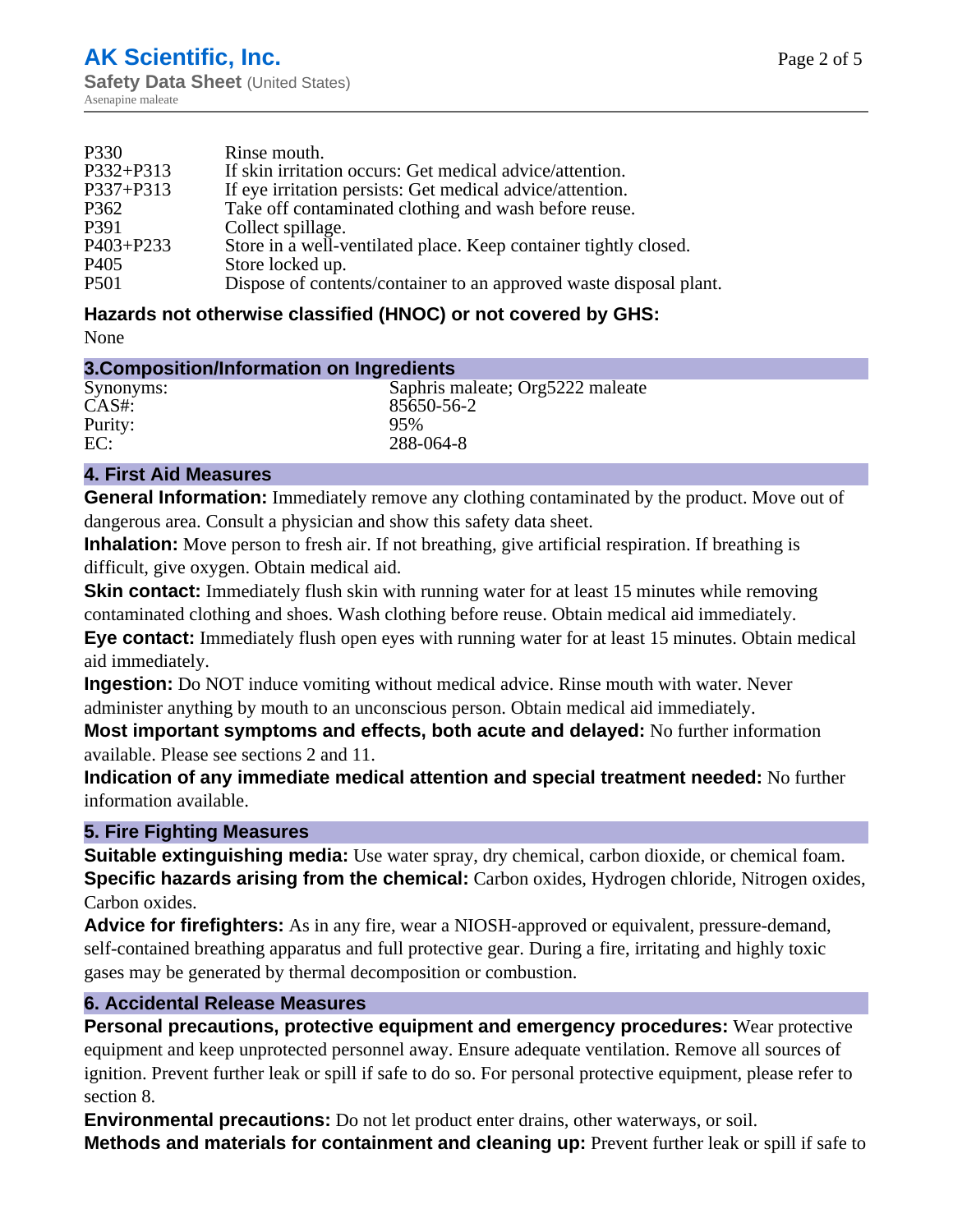do so. Vacuum, sweep up, or absorb with inert material and place into a suitable disposal container. Consult local regulations for disposal. See section 13 for further disposal information.

### **7. Handling and Storage**

**Precautions for safe handling:** Avoid contact with skin, eyes, and personal clothing. Wash hands thoroughly after handling. Avoid breathing fumes. Use only with adequate ventilation. Wear suitable protective clothing, gloves, and eye/face protection. Keep away from sources of ignition. Minimize dust generation and accumulation. Keep container tightly closed. Open and handle container with care. Do not eat, drink, or smoke while handling.

**Conditions for safe storage, including any incompatibilities:** Store in a tightly-closed container when not in use. Store in a cool, dry, well-ventilated area away from incompatible substances. Keep away from sources of ignition. ,Store long-term at 2-8°C.

#### **8. Exposure Controls/Personal Protection**

#### **Exposure limits:**

| <b>OSHA PEL:</b>  | Not available. |
|-------------------|----------------|
| NIOSH REL:        | Not available. |
| <b>ACGIH TLV:</b> | Not available. |

**Appropriate engineering controls:** Avoid contact with skin, eyes, and clothing. Wash hands before breaks and immediately after handling the product. Facilities storing or utilizing this material should be equipped with an eyewash fountain. Use adequate general and local exhaust ventilation to keep airborne concentrations low.

#### **Personal protection**

| . 9. 99. .u. p. 9.999 |                                                                                                                                                                                                                                                                                                                                                                                                                         |
|-----------------------|-------------------------------------------------------------------------------------------------------------------------------------------------------------------------------------------------------------------------------------------------------------------------------------------------------------------------------------------------------------------------------------------------------------------------|
| Eyes:                 | Based on an evaluation of the eye or face hazards present, wear chemical splash-resistant<br>safety glasses or goggles with side protection. A face shield may be appropriate in some<br>workplaces. Use eyewear tested and approved under appropriate government standards<br>such as OSHA 29 CFR 1910.133 or EU EN166.                                                                                                |
| Hands:                | Wear gloves selected based on an evaluation of the possible hazards to hands and skin,<br>the duration of use, the physical conditions of the workplace, and the chemical resistance<br>and physical properties of the glove material.                                                                                                                                                                                  |
|                       | Skin and body: Protective clothing must be selected based on the hazards present in the workplace, the<br>physical environment, the duration of exposure, and other factors. No fabric can provide<br>protection against all potential hazards; therefore it is important to select the appropriate<br>protective clothing for each specific hazard. At the minimum, wear a laboratory coat and<br>close-toed footwear. |
| Respiratory:          | Respirators are not a substitute for accepted engineering control measures such as<br>enclosure or confinement of the operation, general and local ventilation, and substitution<br>of less toxic materials. When respiratory personal protective equipment is appropriate<br>based on an assessment of respiratory hazards in the workplace, use a NIOSH- or<br>CEN-certified respirator.                              |

| White to off-white powder |
|---------------------------|
| C17H16ClNO.C4H4O4         |
| 401.84                    |
| Not available.            |
| Not available.            |
| $357.9$ °C                |
| $144 - 147$ °C            |
| $170.2$ °C                |
| Not available.            |
| Please see section 2.     |
|                           |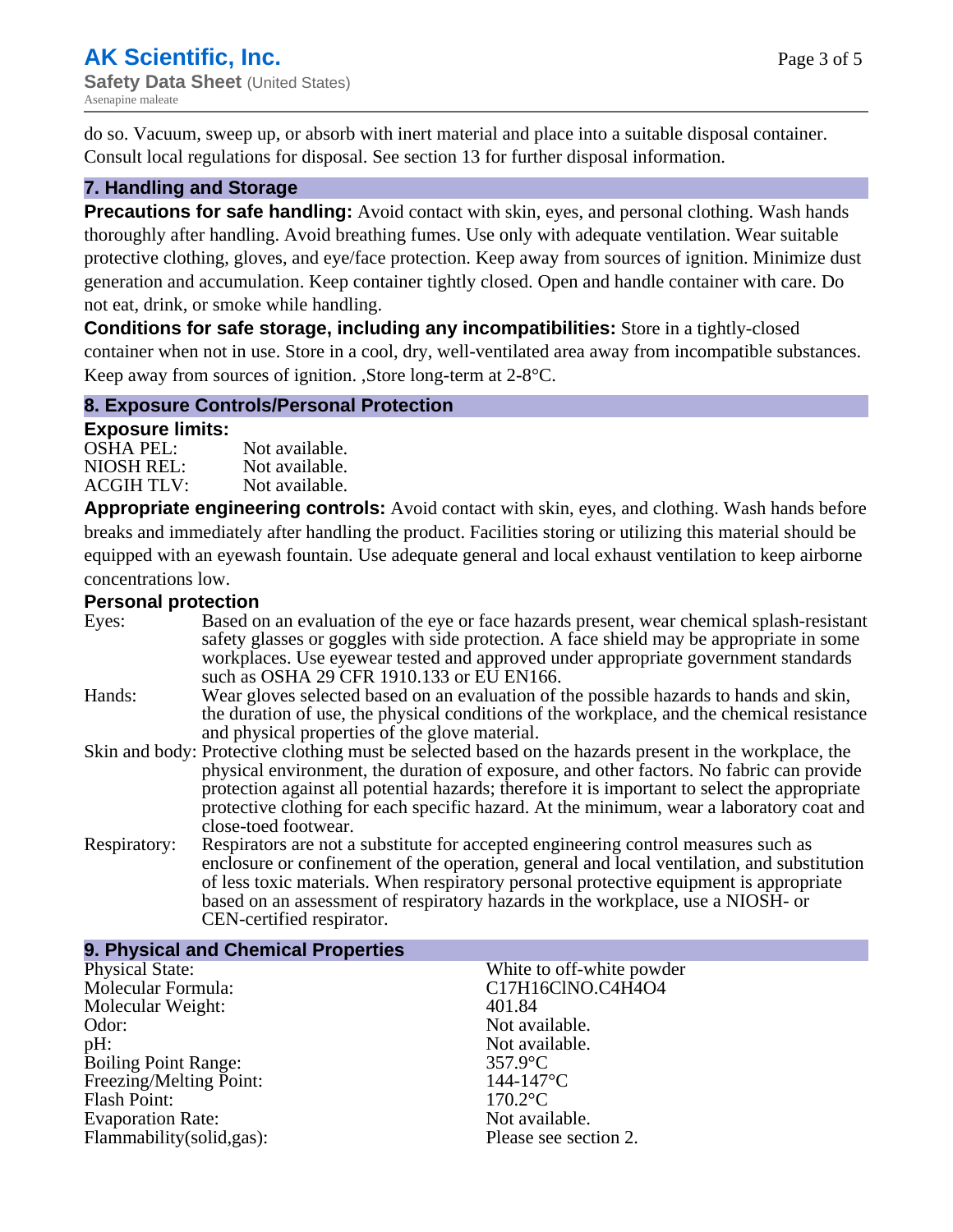| Explosive limits:                 | Not available. |
|-----------------------------------|----------------|
| Vapor Pressure:                   | Not available. |
| Vapor Density:                    | Not available. |
| Solubility:                       | Not available. |
| <b>Relative Density:</b>          | Not available. |
| Refractive Index:                 | Not available. |
| Volatility:                       | Not available. |
| <b>Auto-ignition Temperature:</b> | Not available. |
| <b>Decomposition Temperature:</b> | Not available. |
| <b>Partition Coefficient:</b>     | Not available. |

#### **10. Stability and Reactivity**

| Reactivity:                                        | Not available.                                                                                      |
|----------------------------------------------------|-----------------------------------------------------------------------------------------------------|
| Chemical stability:                                | Stable under recommended temperatures and pressures.                                                |
| Possibility of hazardous reactions: Not available. |                                                                                                     |
| Conditions to avoid:                               | Dust generation.                                                                                    |
| Incompatible materials:                            | Strong oxidizing agents.                                                                            |
|                                                    | Hazardous decomposition products: Carbon oxides, Hydrogen chloride, Nitrogen oxides, Carbon oxides. |

## **11. Toxicological Information**

| RTECS#                                         | Not available.                                      |
|------------------------------------------------|-----------------------------------------------------|
| Acute toxicity:                                | Not available.                                      |
| Routes of exposure:                            | Inhalation, eye contact, skin contact, ingestion.   |
| Symptoms related to the physical, chemical and | Skin contact may result in inflammation             |
| toxicological characteristics:                 | characterized by itching, scaling, reddening,       |
|                                                | blistering, pain or dryness. Eye contact may result |
|                                                | in redness, pain or severe eye damage. Inhalation   |
|                                                | may cause irritation of the lungs and respiratory   |
|                                                | system. Overexposure may result in serious illness  |
|                                                | or death.                                           |

# **Carcinogenicity**

| IARC: | Not classified.                                                                                       |
|-------|-------------------------------------------------------------------------------------------------------|
| NTP:  | Not listed.                                                                                           |
| OSHA: | Not listed.                                                                                           |
|       | Acute toxic effects: Inflammation of the eye is characterized by redness, watering, and itching. Skin |
|       | inflammation is characterized by itching, scaling, reddening, or, occasionally,                       |
|       | blistering.                                                                                           |
|       |                                                                                                       |

# **12. Ecological Information**

| Ecotoxicity:                   | Not available. |
|--------------------------------|----------------|
| Persistence and degradability: | Not available. |
| Bioaccumulative potential:     | Not available. |
| Mobility in soil:              | Not available. |
| Other adverse effects:         | Not available. |
|                                |                |

# **13. Disposal Considerations**

| Disposal of waste: | Chemical waste generators must determine whether a discarded chemical is       |
|--------------------|--------------------------------------------------------------------------------|
|                    | classified as hazardous waste. US EPA guidelines for the classification        |
|                    | determination are listed in 40 CFR 261.3. Additionally, waste generators must  |
|                    | consult state and local hazardous waste regulations to ensure complete and     |
|                    | accurate classification. Observe all federal, state and local regulations when |
|                    | disposing of the substance.                                                    |
|                    |                                                                                |

Disposal of packaging: Do not reuse containers. Dispose of as unused product.

# **14. Transportation Information**